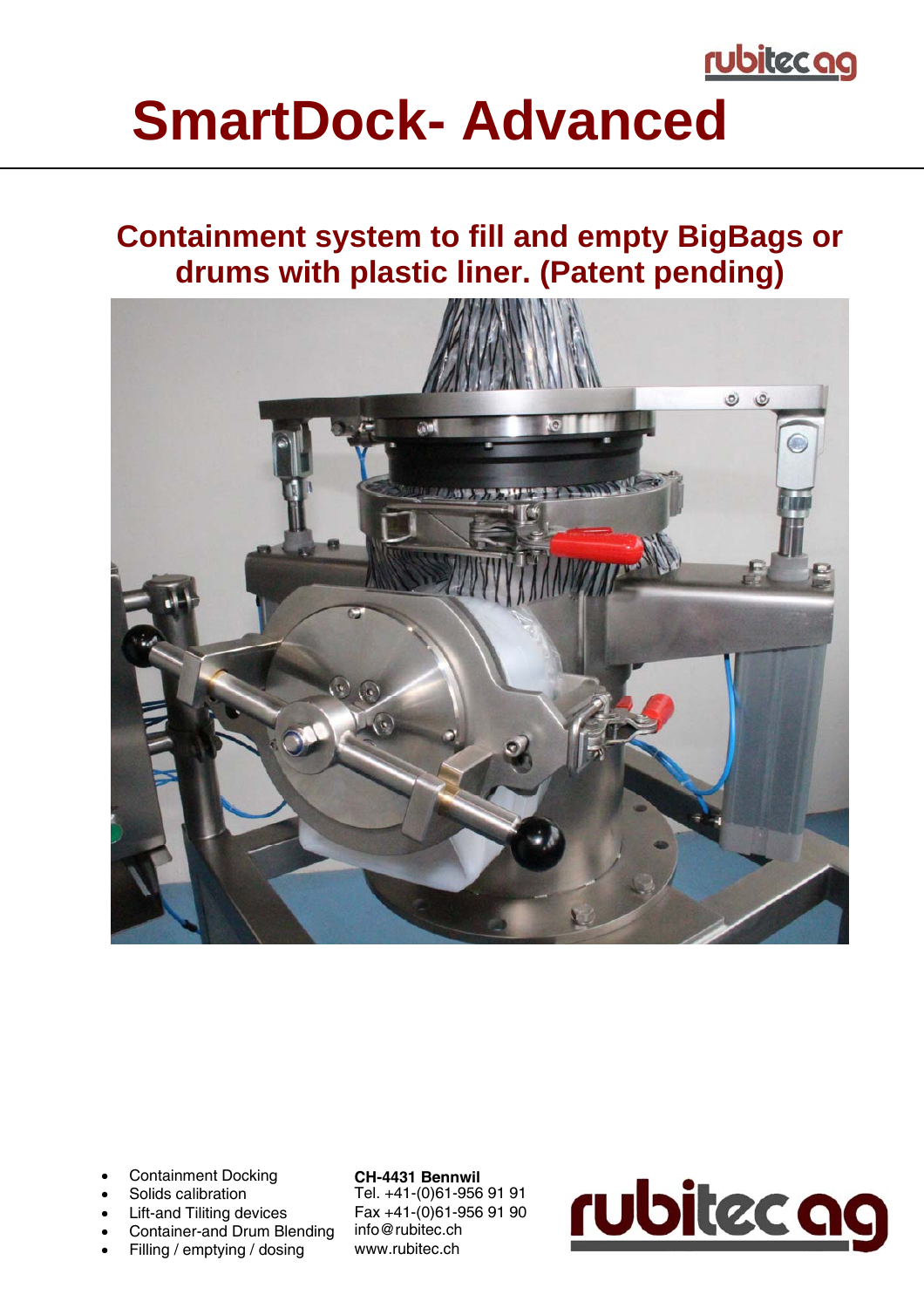

## **SmartDock- Advanced**

### **Advantages of "SmartDock":**

- **1. One person operation**
- **2. 5 minutes docking/undocking time**
- **3. Meets OEL 5**
- **4. Works also perfectly aluminum coated bags**
- **5. No wearing parts in contact with the product**
- **6. No wearing parts which could reduce tightness**
- **7. No exposed parts for example O-rings, plastic-rings or other disposable parts**
- **8. Robust construction**
- **9. Low maintenance!**

#### **Options:**

- **10. Contained filter exchange for exhaust air filtre**
- **11. WIP nozzles**
- **12. Contained WIP drain connection**
- **13. Inertisation of the container**
- Containment Docking
- Solids calibration
- Lift-and Tiliting devices
- Container-and Drum Blending info@rubitec.ch
- Filling / emptying / dosing

**CH-4431 Bennwil**  Tel. +41-(0)61-956 91 91 Fax +41-(0)61-956 91 90 www.rubitec.ch